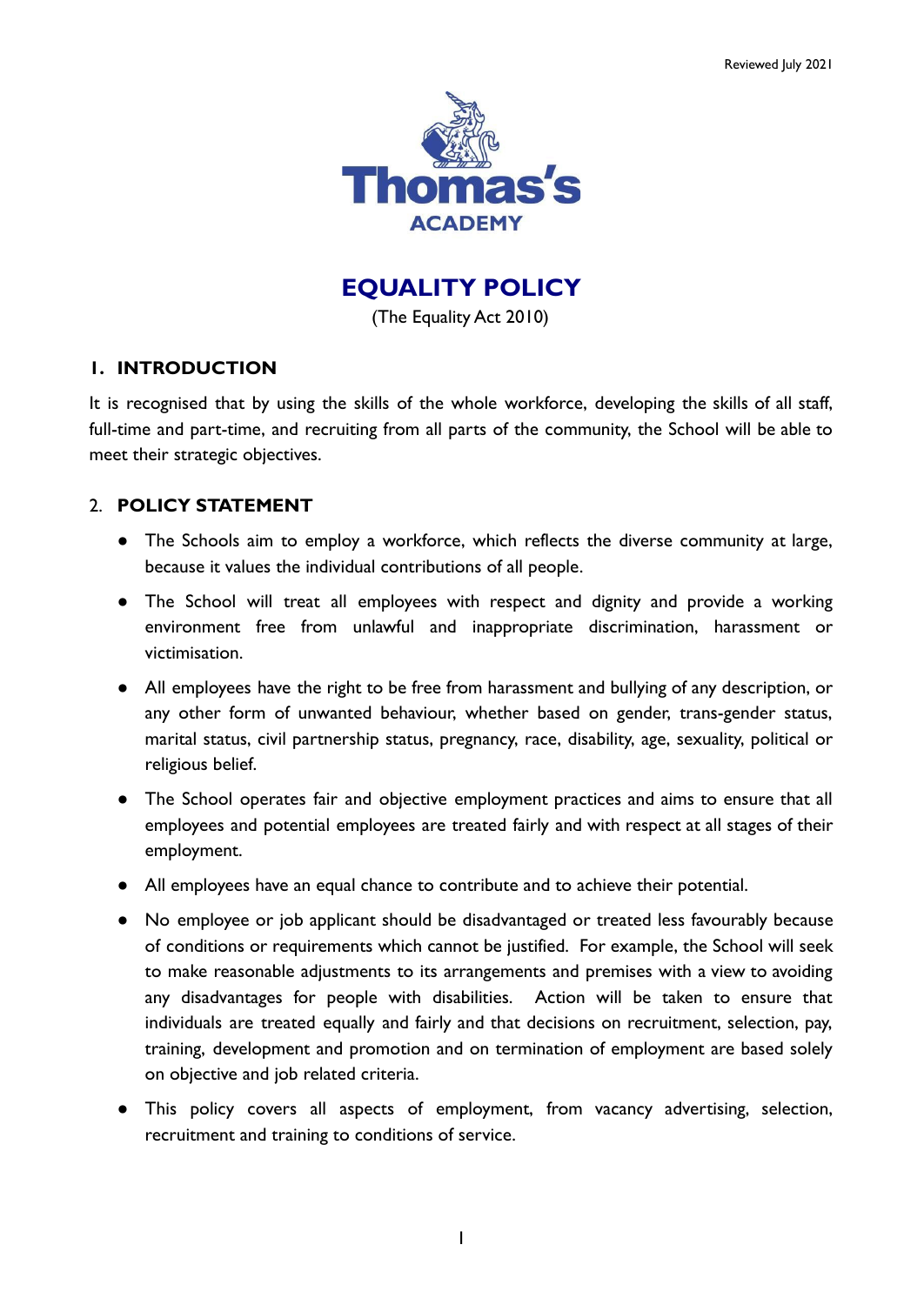### **3. RESPONSIBILITIES**

- The Governors have overall responsibility for the operation of this policy.
- The Head is responsible for the effective operation of the Schools Equality Policy, to ensure that fair and adequate arrangements exist for both effectively handling and recording all aspects of the employment relationship, including recruitment and selection.
- The Head will give active support to the policy, ensuring that employees understand and know how to implement the policy. They should encourage employees to inform them of any instances of discrimination, harassment or victimisation and ensure that all allegations are investigated.
- All people who work in or on behalf of the School have personal responsibility for the practical implementation of the policy, which extends to the treatment of each individual.
- Disciplinary action may be taken against any employee who does not comply with their responsibilities under this policy.

### **4. VACANCY ADVERTISING**

- Wherever possible, all vacancies will be advertised simultaneously internally and externally.
- Wherever possible, vacancies will be notified to relevant recruitment websites as well as to appropriate press/media and community organisations.

#### **5. SELECTION AND RECRUITMENT**

- Selection criteria (job descriptions and person specifications) will be kept under constant review to ensure that they are justifiable on non-discriminatory grounds as being essential to the effective performance of the job.
- The School will monitor all staff appointments in terms of Equality.
- The Policy will be made available to all employees including new employees.

### **6. TRAINING**

● The responsibilities in relation to equality issues will be positively incorporated into training at all levels.

#### **7. REVIEW**

This policy will be reviewed annually.

Please also refer to the Schools Policies located on the Schools Shared Drive, and in particular, the Equal Opportunities Policy and the Anti-Bullying Policy and Procedures.

Access to the website can be obtained at [www.academy.thomas-s.co.uk](http://www.academy.thomas-s.co.uk)